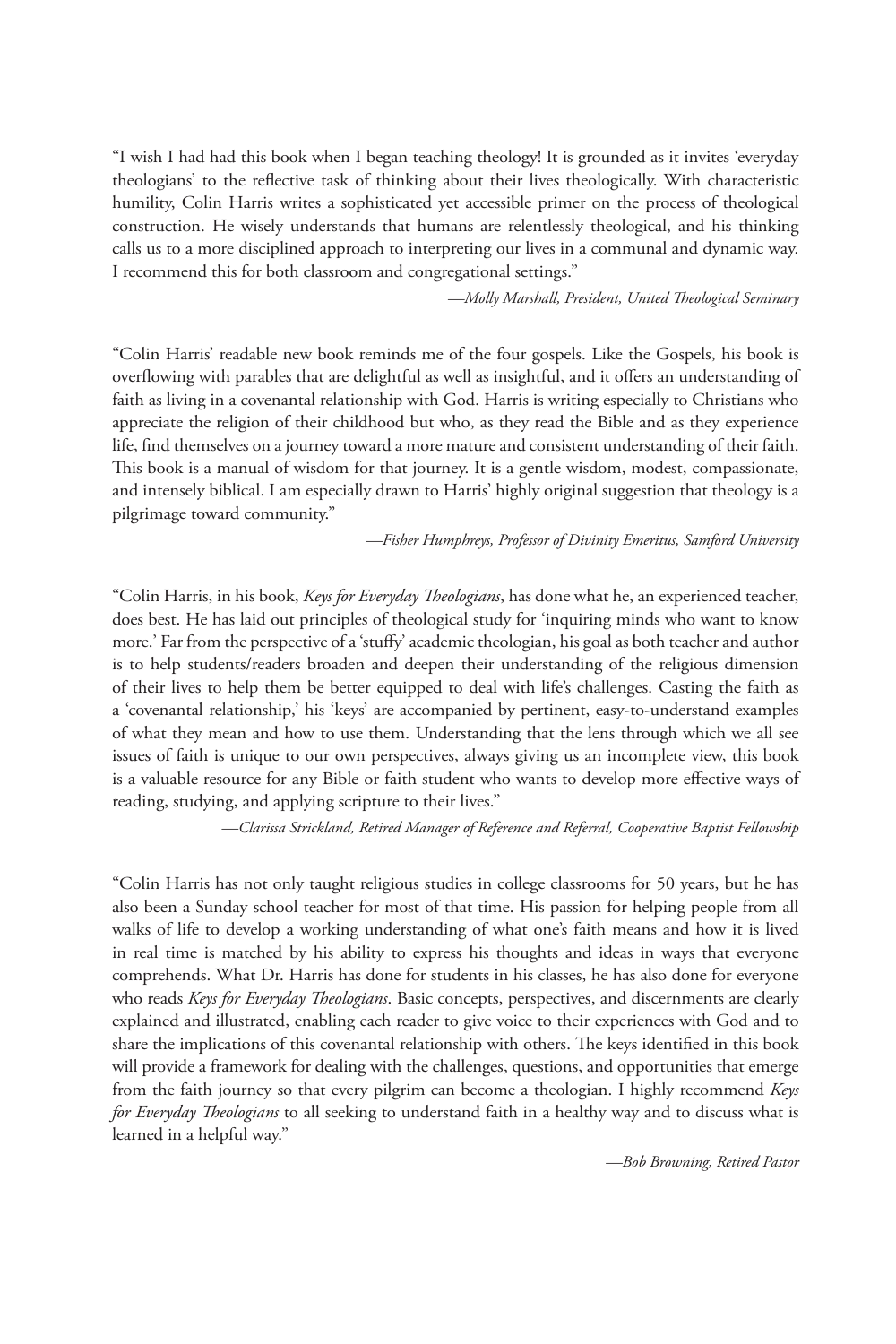"In a style that is engaging and informative, Colin Harris invites readers on a journey toward faith and understanding. Doubt and questions are not viewed as a threat to the Christian life, but rather serve as catalysts on this sacred pilgrimage. In a world filled with empty answers and shallow faith, Harris offers a healthy and helpful new perspective, advocating for a belief that is emerging and evolving, growing deeper and wider through thoughtful reflection. He explores not what to believe, but why and how to believe in the postmodern world."

*—Chris George, Senior Pastor, Smoke Rise Baptist Church, Stone Mountain, Ga.*

"As an academic theologian and a fellow pilgrim of faith, Colin Harris embodies what his writing advocates: theology is a life-long process of refining, changing, and growing. He writes for a 'community of everyday theologians on a pilgrimage together,' and this book confirms that he is a faithful guide along the way. This fine work reminds the reader that theology as a shared journey is more about formation than information. It is a grace, a gift, for Harris to invite us along as fellow pilgrims, finding home and hospitality with one another."

*—C. Gregory DeLoach, Dean, McAfee School of Theology, Mercer University*

"Colin Harris begins *Keys for Everyday Theologians* with the statement that every person of faith is a theologian, thus inviting all into the conversation he undertakes in this masterfully crafted work. Part 1 offers keys to unlocking ten basic concepts that shape an individual's theology, and Part 2 addresses many of the specific questions people often ask about their faith. Harris' work reminds us that faith is a life-long pilgrimage, not a destination to which we can arrive and simply 'settle in.' *Keys for Everyday Theologians*, an excellent resource for those with questions about faith in general and for new and 'seasoned' Christians, is ideal for individual reading, Bible study groups, and the seminary classroom."

> *—Nancy L. deClaissé-Walford, Carolyn Ward Professor of Old Testament and Biblical Languages, McAfee School of Theology, Mercer University*

"What you are about to read is a thoughtful and carefully written introduction to important questions that arise almost inevitably from serious reflection upon one's personal faith experience. It comes from the pen of a man who speaks directly to issues and concerns that reflect honest efforts to speak of one's faith intelligibly and convincingly. From his own experience as both student and teacher, Colin carefully and thoughtfully provides for the reader 'keys' to help unlock and understand the perennial dimensions and dynamics of 'faith seeking understanding.' What is theology and how does it relate to faith? How does one's faith find expression in beliefs? Why should one be concerned about intellectual and theological humility? What does honesty have to do with theology? How do the Bible and church tradition relate to personal experience? What constitutes a 'healthy' religion? What is meant by different levels of truth? How does faith relate to science? What is the relationship between faith and history? What does faith have to do with personal development? How does 'my' faith relate to other faiths? And the questions go on and on and on."

*—Duane Davis, Professor Emeritus of Religion and Philosophy, Mercer University*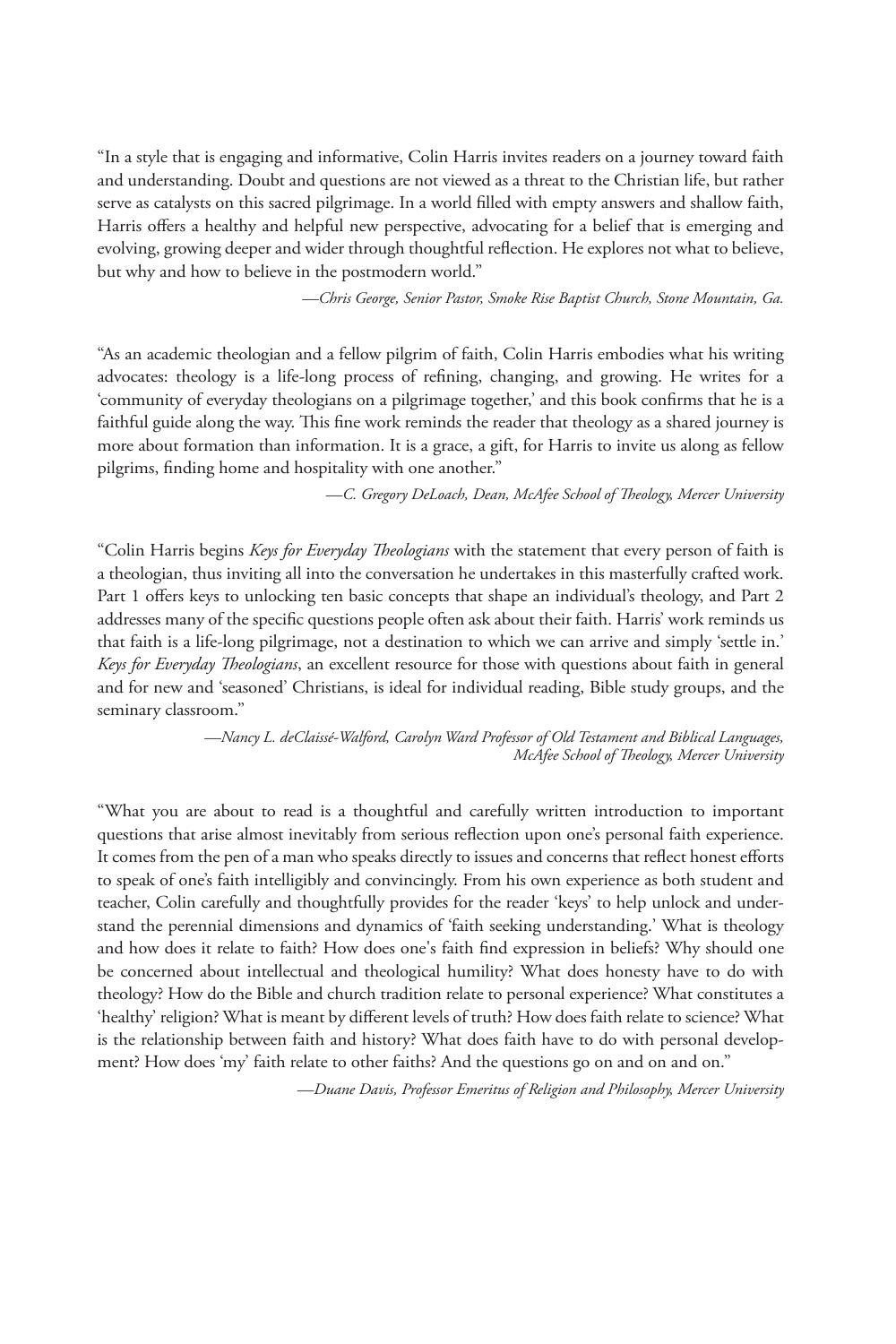## **Everyday Theologians Keys for**

*Unlocking the Doors for "Faith Seeking Understanding"*



Colin Harris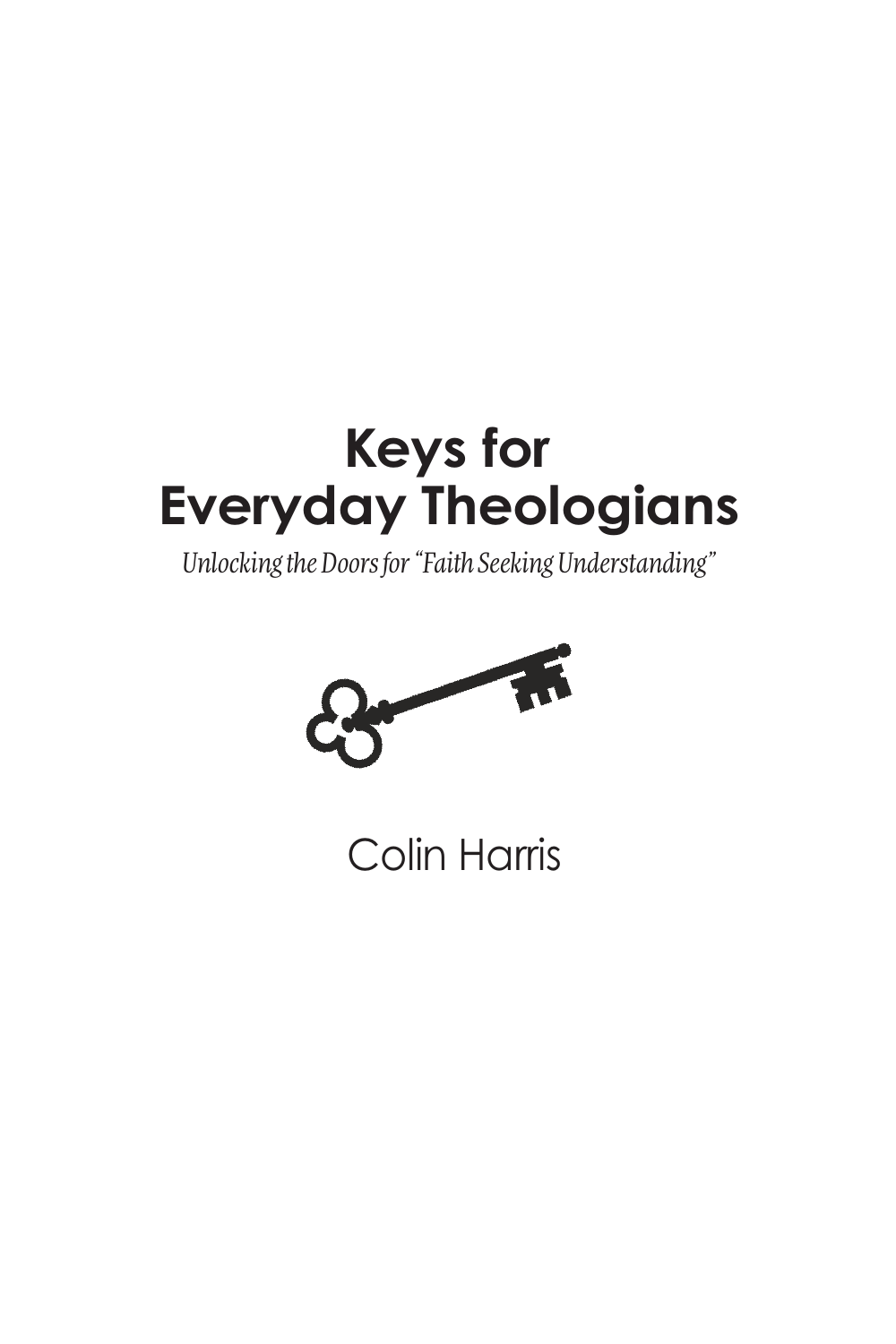© 2022 Published in the United States by Nurturing Faith Inc., Macon GA, www.nurturingfaith.net.

Library of Congress Cataloging-in-Publication Data is available.

ISBN: 978-1-63528-179-8 All rights reserved. Printed in the United States of America

All scripture citations are taken from the New Revised Standard Version (NRSV) unless otherwise indicated.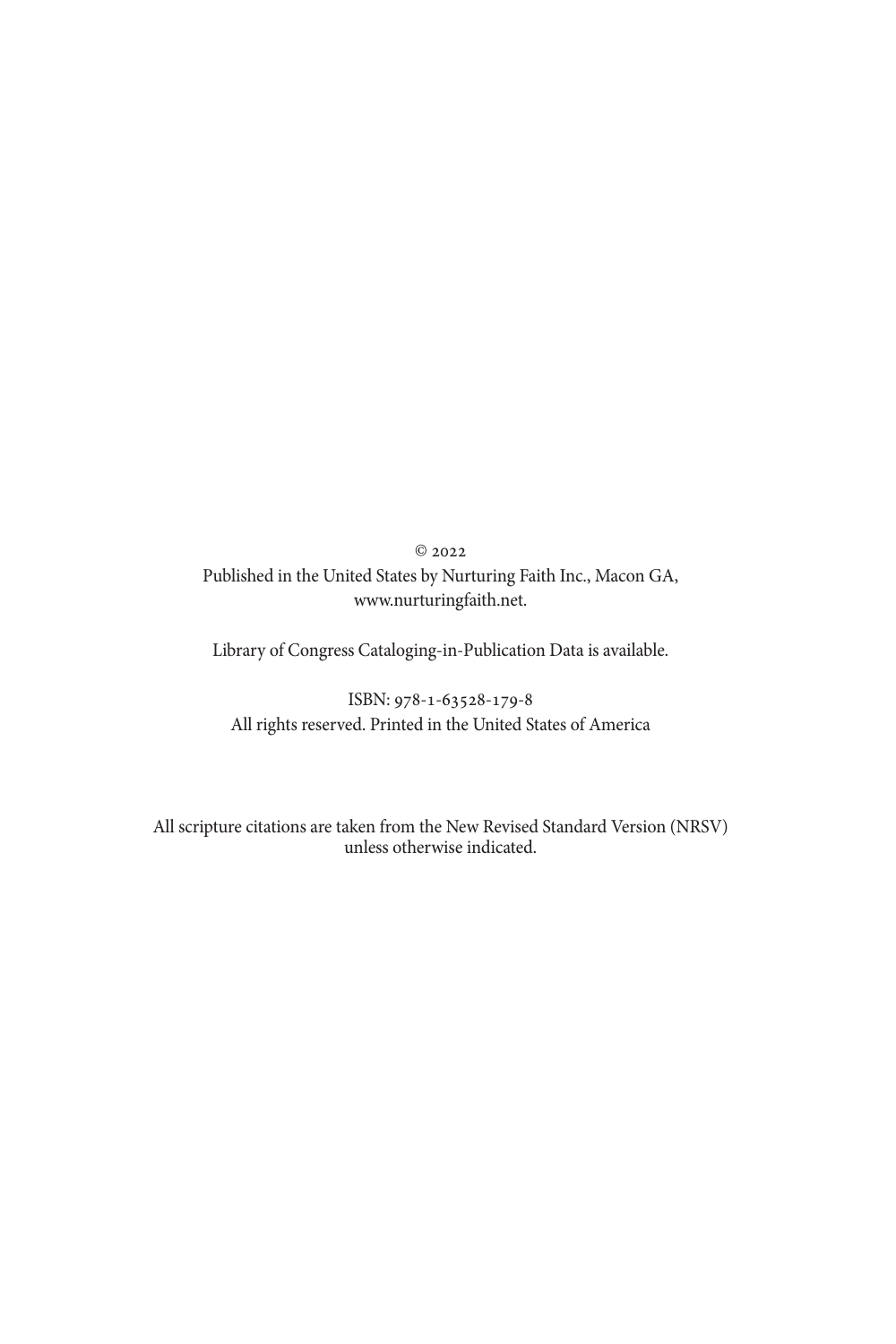## **Contents**

| Part 2: Using the Keys to Unlock Understanding51        |
|---------------------------------------------------------|
|                                                         |
|                                                         |
|                                                         |
|                                                         |
|                                                         |
|                                                         |
|                                                         |
|                                                         |
|                                                         |
|                                                         |
|                                                         |
|                                                         |
|                                                         |
|                                                         |
|                                                         |
|                                                         |
|                                                         |
| Conclusion: Theology as a Pilgrimage Toward Community99 |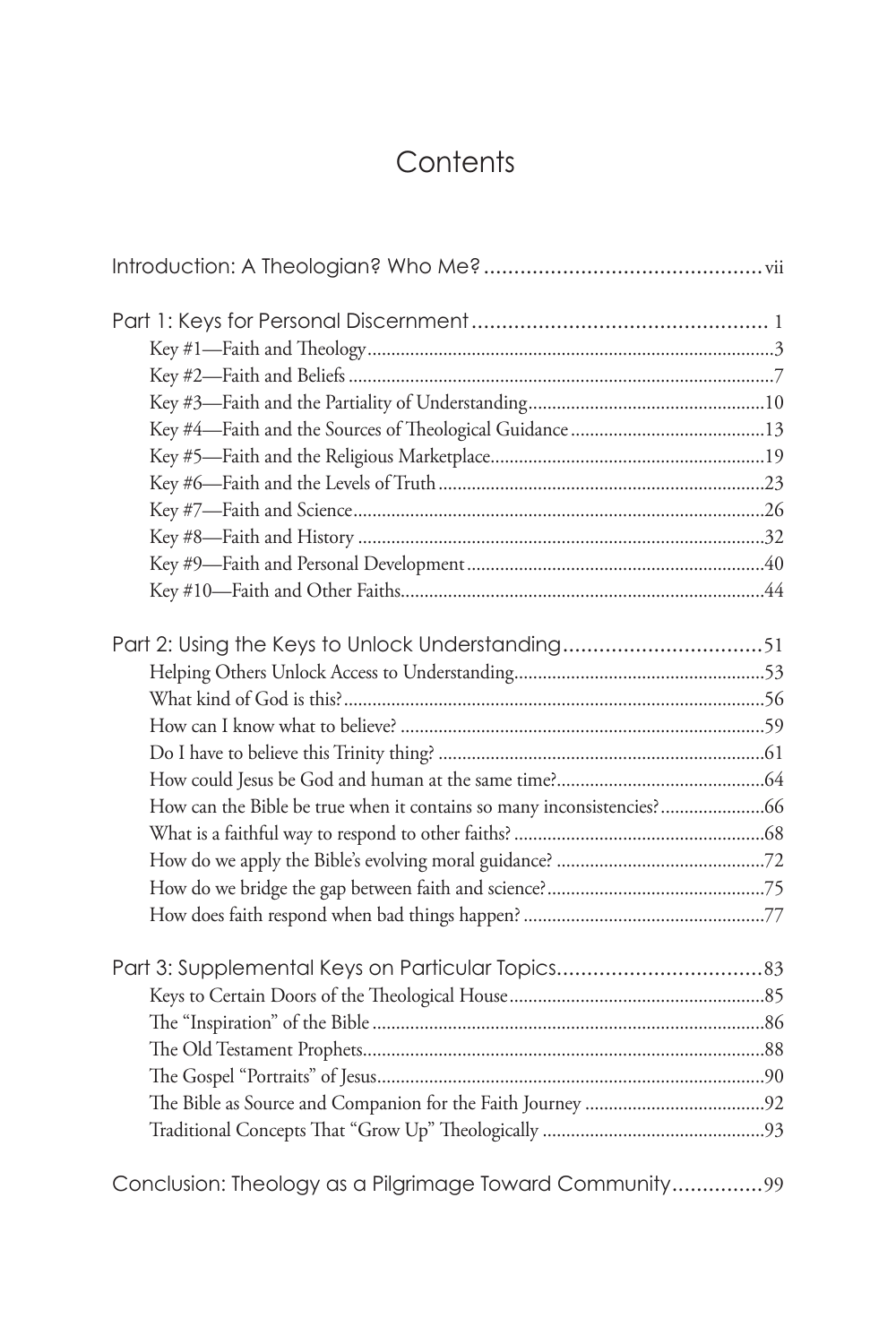## **Introduction** *A Theologian? Who Me?*

People of faith sometimes hesitate at the suggestion that they are by definition "theologians." The word tends to conjure up an image of an ordained church leader or an academic professional with formal training in the field. And, to be sure, such persons have carried the discipline of theology in a formal way through the generations, providing a structure and basis for the church's understanding of its faith.

Also, the accumulated work of formal theologians is massive to the point of being overwhelming to many people who attempt to delve into it. Its complexity can easily dissuade those with casual interest and even those required to study it.

But there is another level of theological thinking that goes on in the life and mind of every adherent to a faith. It usually does not lead to formal expression in a systematic way, but it becomes the working understanding of what one's faith means and how it is lived in real time. It is to this kind of theological thinking and to those who engage in it that I offer this "set of keys."

These very basic suggestions will not delve into the depths of the doctrines of the church or explore the nuances that have accompanied the Christian tradition. There are resources aplenty for anyone who wishes to explore those avenues and their many-faceted interpretations of the faith experience. This set of keys is more basic, but no less important. They provide helpful access to the rooms of theology and a perspective for dealing with what is found there, so that the encounters can be a healthy and wholesome part of the faith journey.

There are two particular features of the theological enterprise that have prompted me to offer these suggestions. One is an insight deep in our theological history, attributed to eleventh-century theologian Anselm of Canterbury. He defined theology as *fides quaerens intellectum* ("faith seeking understanding"), which suggests and presupposes a faith experience, but also assumes that its understanding is an ongoing quest rather than a fixed formula. This implies that theology is always a work in progress that, like any arena of understanding, will evolve in response to one's openness to new discoveries and insights.

Anselm's understanding of theology also implies that it is not the exclusive province of the clerics and the scholars, although they provide a valuable and necessary service in the maintenance of the tradition that carries the generations of the family of faith through history. Their work is not a substitute for the reflection and nurturing of a personal understanding of the faith experience and its application to life. "Every pilgrim a theologian" is an apt slogan for this point, and it is an assumption that underlies this offering of some basic and essential keys for engaging in the process.

The second "prompt" for what follows has resulted from some retirement reflection on fifty years of teaching in the field of religious studies, mostly at the undergraduate level, and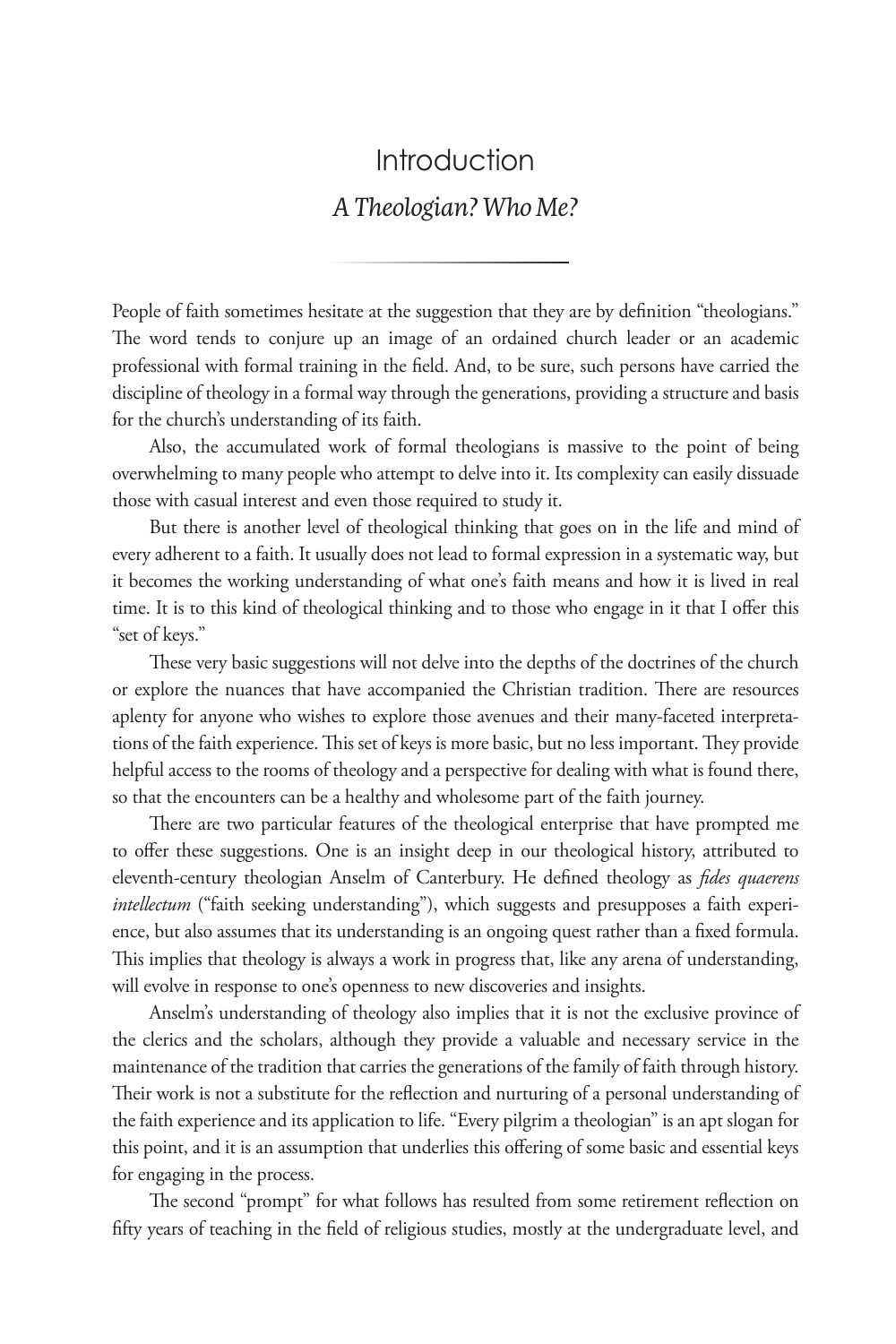mostly with students who were taking courses to satisfy general education requirements. These students would represent a reasonable cross section of the general population in terms of their religious experience and affiliations. Some were vocationally focused on further, more specialized study; and their commitments provided a basis for longer and continued association. But most were my traveling companions for one term, and our agenda was an introduction to religion in general, to the Bible, to Christian thought, or to Christian ethics. Levels of interest varied, of course, from resentment at having to take a course that had so little to do with their future plans, to a claimed interest in an opportunity to study something that had surrounded their lives but had not been a subject of careful scrutiny. I always hoped that we might spark some interest that would continue beyond the scope and schedule of the course, giving attention to the religious dimension of life and its place in both personal and public arenas.

The range of backgrounds of students was always interesting. Some students embraced and held dear the religious teachings experienced in childhood and were quite familiar with the stories and general beliefs of their particular traditions. Other students had grown weary with certain features of their backgrounds and had generally abandoned any thought about them. Some had never encountered in a serious way persons of a faith tradition different from their own, while yet others had observed the ways in which religious concepts could be "weaponized" and exploited in various ways to support other agendas.

That mix of experience usually led to meaningful discoveries about the diversity of religious experience and its application to life, and to an appreciation for the companionship of one another on the semester-long leg of the academic journey. I frequently heard these parting words: "I didn't really want to take this course, but I'm glad I did." There were, of course, memorable exceptions.

I describe this context at some length to characterize the present project as a response to my own discovery over the years that there are some very basic concepts, perspectives, and discernments that underlie an effort to understand faith in a healthy, maturing way. If I were doing my teaching efforts over again, these are some things on which I would spend more time at the beginning of every course, suggesting that these "keys" would be helpful in opening ways of thinking about topics that have both the blessing and the challenge of being familiar and often dearly held.

What this exercise will be, then, is an identification of some simple concepts, and some distinctions that are built into them, that sometimes don't appear in ordinary conversation. They are not complex or sophisticated., but they do require some precision of thought in their distinctions that matter a great deal in the ongoing process of "faith seeking understanding."

I hope you will not be put off by the seeming simplicity of the reflections that follow. I can anticipate the frequent response, "Of course we know that." I ask your patience to work through the implications of each of the "keys" to see their relevance for the task of understanding—and for helping others to understand—the faith we share. Many of the "theological conflicts" that challenged students in the formal study of religion found resolution in the embrace, absorption, and application of these basic conceptual tools. I believe much of the